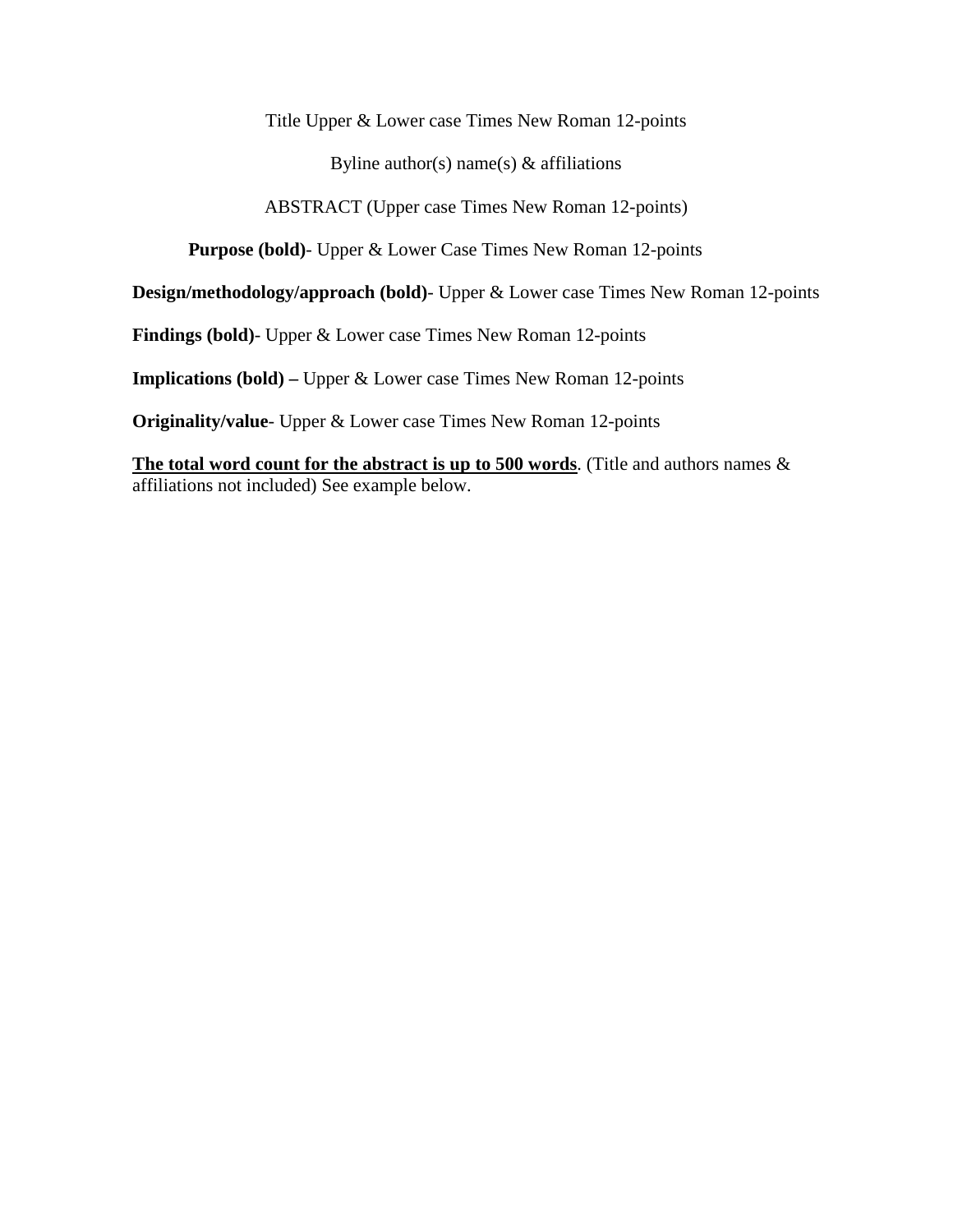## Exploring the Effects of Value Diversity on Team Effectiveness

David J. Woehr University of North Carolina at Charlotte, USA

> Luis M. Arciniega ITAM, Mexico City, Mexico

Taylor L. Poling JARMS, Alexandria, VA., USA

## ABSTRACT

**Purpose**- The goal of the present study was to explore the potential impact of within-team value diversity with respect to both team processes and task performance. **Design/methodology/approach**- We explored value diversity within a comprehensive framework such that all components of basic human values were examined. A sample of 306 participants randomly assigned to 60 teams, performed a complex hands-on task, demanding high interdependence among team members, and completed different measures of values and team processes.

**Findings**- Results indicated that value diversity among team members had no significant impact on task performance. However, diversity with respect to several value dimensions had a significant unique effect on team process criteria. Results were consistent with respect to the nature of the impact of value diversity on team process outcomes. Specifically, the impact of team value diversity was such that less diversity was positively related to process outcomes (i.e., more similarity resulted in more team cohesion and efficacy and less conflict).

**Implications** - The results indicated that disparity among teammates in many of these values may have important implications on subsequent team-level phenomena. We suggest team leaders and facilitators of teambuilding efforts could consider adding to their agendas